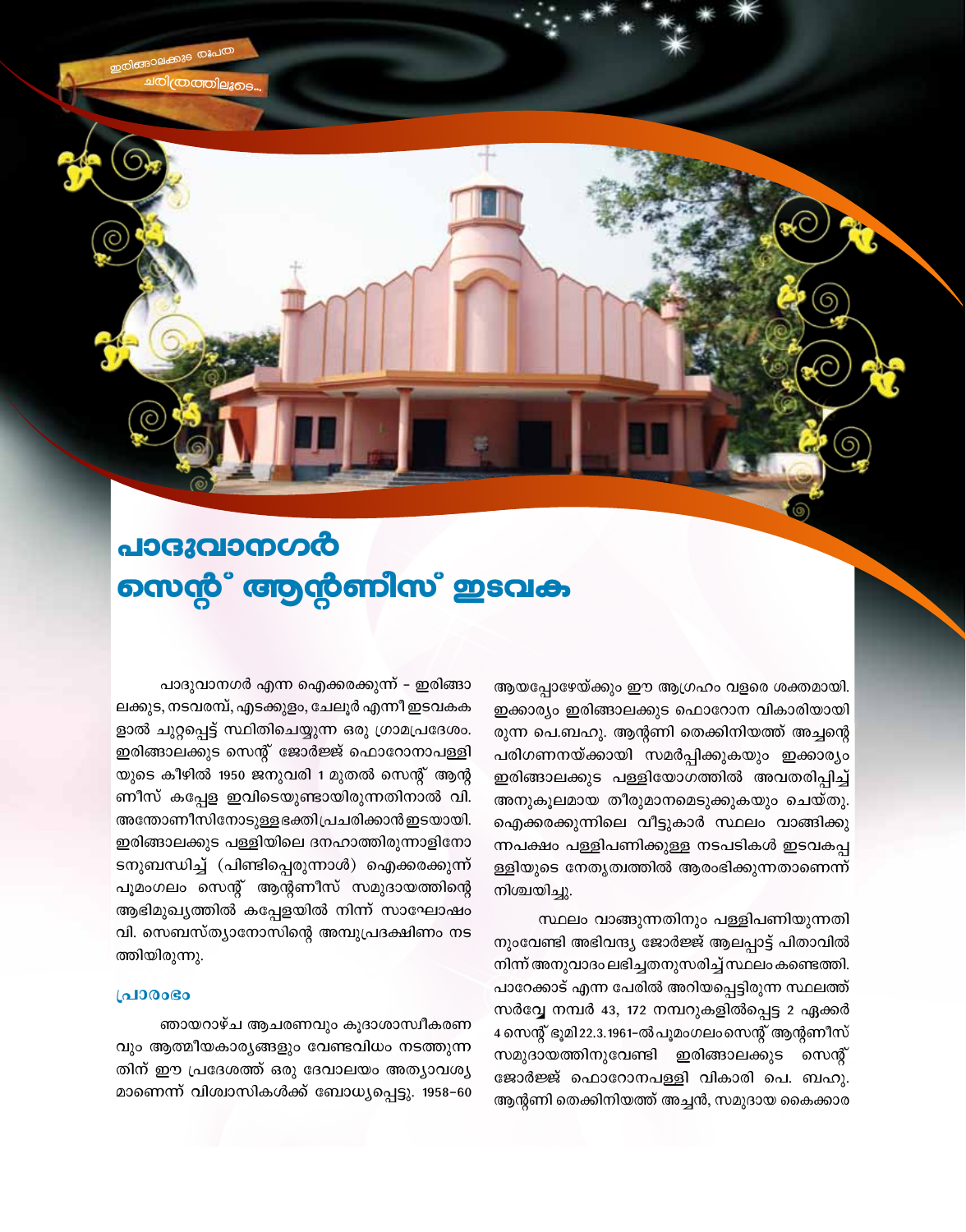ന്മാരായ, തട്ടിൽ ദേവസ്സി ജോസഫ്, കുന്നത്തുപറമ്പിൽ തോമൻ ഈനാശു എന്നിവരുടെ പേരിൽ തീറ് വാങ്ങിച്ചു. ഇപ്രകാരം സ്ഥലം തയ്യാറായെങ്കിലും പള്ളി പണിയാനുള്ള നടപടികൾ മന്ദീഭവിച്ചു.

#### ദൈവാലയ നിർമ്മാണം

പിന്നീട് പെ. ബഹു. ജേക്കബ് ചൊവ്വല്ലൂരച്ചൻ ഇരിങ്ങാലക്കുട ഫൊറാന വികാരിയായിരിക്കെ 1974 ഡിസംബർ 10–ന് അഭിവന്ദ്യ ജോസഫ് കുണ്ടുകുളം പിതാവ് പള്ളിയുടെ ശിലാസ്ഥാപനം നടത്തി. പള്ളി യുടെ പണി ഗണ്യമായി പുരോഗമിച്ചു. ഇതിനിടെ പെ. ബഹു. ജേക്കബ് ചൊവ്വല്ലൂരച്ചന്റെ സ്ഥലംമാറ്റ ഉത്ത രവ് വന്നു. സ്ഥലംമാറ്റത്തിന് മുമ്പായി പള്ളി വെഞ്ചി രിപ്പ് നടത്തണമെന്ന് ജനം ആഗ്രഹിച്ചു. അതിനാൽ പള്ളിയുടെ പുറംപണികൾ നിർത്തിവച്ച് ഉൾഭാ ഗത്തെ പണികൾ ത്വരിതപ്പെടുത്തി വെഞ്ചിരിപ്പിന് തയ്യാറാക്കി; തിയ്യതി നിശ്ചയിച്ചു. 1976 ജനുവരി 26–ാം തിയ്യതി അഭിവന്ദ്യ ജോസഫ് കുണ്ടുകുളം പിതാ വ് ഐക്കരക്കുന്ന് സെന്റ് ആന്റണീസ് പള്ളി വെഞ്ച രിച്ച് വി. കുർബാനയർപ്പിച്ചു. കുറേ വർഷങ്ങൾ ക്കുശേഷം അന്നത്തെ വികാരി ബഹു. ജോസ് അരീക്കാ ട്ടച്ചന്റെ നേതൃത്വത്തിൽ നവീകരിച്ച ദൈവാലയം 2004 ജനുവരി 24-ന് അഭിവന്ദ്യ ജെയിംസ് പഴയാറ്റിൽ പിതാവ് വെഞ്ചിരിച്ച് ഇടവകജനത്തിനായി നൽകി.

#### സിമിത്തേരി

സിമി ത്തേ രിക്കു

വേണ്ടിയും പള്ളിക്ക് മുതൽക്കൂട്ടായും ആകെ 3 ഏക്കർ 81 സെന്റ് സ്ഥലം 1974-ൽ വാങ്ങി. അപേക്ഷപ്രകാരം സിമി ത്തേരി നിർമ്മിക്കുന്ന തിന് തൃശ്ശൂർ കളക്ടർ ശ്രീ. കെ.എസ്. നായർ 31.1.1975-ൽ അനുവാദം നല്കി. പള്ളി വെഞ്ചരി പ്പിനെ തുടർന്ന് അന്നു സിമിത്തേരി തന്നെ യും അഭിവന്ദ്യ പിതാവ് ആശീർവദിച്ചു.



സെന്റ് ആന്റണിസ് കപ്പേള

### <u> ഇടവക</u>

ഇരിങ്ങാലക്കുട രൂപത സ്ഥാപിതമായതിനു ശേഷം പാദുവാനഗർ (ഐക്കരക്കുന്ന്) പള്ളി ഒരു സ്വതന്ത്ര ഇടവകയാകേണ്ടതിന്റെ ആവശ്യകത അഭി വന്ദ്യ ജെയിംസ് പഴയാറ്റിൽ പിതാവിന് ബോധ്യ അടിസ്ഥാനത്തിൽ ഇരിങ്ങാലക്കുട, പ്പെട്ടതിന്റെ നടവരമ്പ്, എടക്കുളം, ചേലൂർ എന്നീ ഇടവകകളിൽ നിന്ന് 111 കുടുംബങ്ങൾ ഉൾപ്പെടുന്ന, നിശ്ചിത അതിർ ത്തികളോടുകൂടി പാദുവാനഗർ സെന്റ് ആന്റണീസ് ഇടവക രൂപംകൊണ്ടു. ഇടവക രൂപീകരണത്തിന് മുമ്പുള്ള കാലഘട്ടത്തിൽ പള്ളിയുടെ സ്ഥലനാമ ത്തെപ്പറ്റി ജനങ്ങളിൽ അഭിപ്രായ വ്യത്യാസം ഉണ്ടാ യിരുന്നു. പെ. ബഹു. തോമസ് വാഴപ്പിള്ളിയച്ചൻ വികാരിയായിരുന്ന കാലഘട്ടത്തിൽ ഈ പ്രശ്നം പരി ഹരിക്കാൻ അദ്ദേഹത്തിന്റെ നിർദ്ദേശാനുസരണം "പാദു വാനഗർ സെന്റ് ആന്റണീസ് പള്ളി" എന്ന പേര് ഏകകണ്ഠമായി അംഗീകരിച്ചു. 10.10.1982-ൽ മാർ ജെയിംസ് പഴയാറ്റിൽ പിതാവാണ് സമൂഹബലിമധ്യേ ഇടവക പ്രഖ്യാപനം നടത്തിയത്. അക്കാലത്തെ കത്തീഡ്രൽ വികാരിയായിരുന്ന പെ. ബഹു. ജോൺ വാഴപ്പിള്ളിയച്ചനാണ് സ്വതന്ത്ര ഇടവകയുടെ പ്രഥമ വികാരി.

#### വൈദികമന്ദിരം

സ്വതന്ത്ര ഇടവകയായെങ്കിലും ഇവിടെ വികാരി മാർ താമസിച്ചിരുന്നില്ല. പള്ളിപണിയോടൊപ്പം വൈദി കമന്ദിരത്തിന്റെ പണി ആരംഭിച്ചെങ്കിലും പിന്നീട് പ്രത്യേക സാഹചര്യത്തിൽ നിർത്തിവച്ചിരുന്നു. 1988-ൽ എടക്കുളം പള്ളിയിൽ നിന്ന് ബഹു. ജോണി മേനാച്ചേരി യച്ചൻ ഇവിടെ വികാരിയായി നടത്തിയിരുന്ന കാലഘ ട്ടത്തിലാണ് വൈദികമന്ദിരത്തിന്റെ പണി പുനരാരംഭി ച്ചത്. എന്നാൽ സ്ഥലംമാറ്റത്തെതുടർന്ന് വികാരിയായി വന്ന ബഹു. വർഗ്ഗീസ് പാത്താടനച്ചന്റെ കാലത്താണ് പണി പൂർത്തിയാക്കിയതും 28.4.1991-ൽ അഭിവന്ദ്യ പിതാവ് വെഞ്ചിരിച്ചതും. അതോടൊപ്പം പള്ളിയുടെ പുറംപണികൾ പൂർത്തീകരിച്ചു. 20.1.1992-ൽ ഊക്കൻ കുരിയാക്കോസ് ദാനമായി നല്കിയ സ്ഥലത്താണ് പള്ളിയ്ക്കു മുമ്പിലെ കപ്പേള പണിതത്.

## സ്ഥിരവാസമുള്ള വികാരി

27.1.1993–ൽ ബഹു. ഡോ. വർഗ്ഗീസ് പാല ത്തിങ്കൽ ആദ്യത്തെ സ്ഥിരതാമസമുളള വികാരിയായി ചാർജ്ജെടുത്തു. അദ്ദേഹം തുടങ്ങിവച്ച മതബോധന